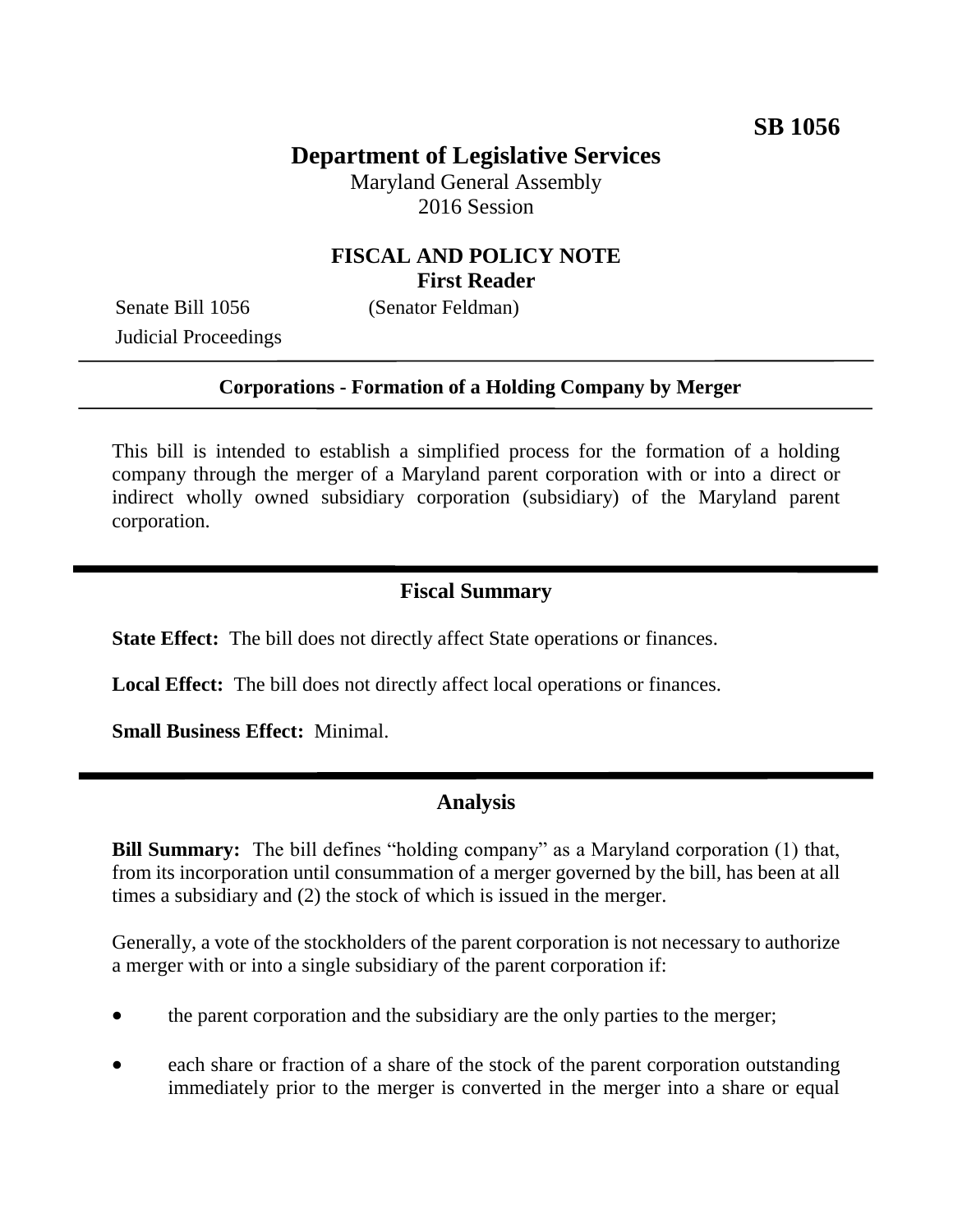fraction of a share of the stock of a holding company having the same contract rights as the share of stock of the parent corporation being converted in the merger;

- the holding company, the parent corporation, and the subsidiary that is the other party to the merger are Maryland corporations;
- the charter and bylaws of the holding company immediately following the merger are identical to the charter and bylaws of the parent corporation in effect immediately prior to the merger, other than (1) provisions (if any) regarding the incorporator or incorporators, the principal office, the resident agent, and the initial board of directors; (2) provisions related to minor changes in name or designation of stock classes or series; and (3) any amendment to the charter that was necessary to cause a specified alteration or cancellation of stock, if the specified alteration or cancellation of stock has become effective;
- as a result of the merger, the parent corporation or its successor becomes a subsidiary of the holding company;
- the directors of the parent corporation become or remain the directors of the holding company at merger;
- the stockholders of the parent corporation do not recognize gain or loss for federal income tax purposes, as determined by the board of directors of the parent corporation; and
- a majority of the entire board of directors of the parent corporation approves the merger.

As of the effective date of a completed merger, to the extent that restrictions on business combinations applied to the parent corporation and the stockholders of the parent corporation at merger, the restrictions must also apply to the holding company and its stockholders immediately after merger as though the holding company was the parent company.

In addition, all the holding company shares of stock acquired in the merger are deemed to have been acquired at the time that the shares of stock of the parent corporation that were converted in the merger were acquired. Moreover, any stockholder that immediately prior to merger was *not* an interested stockholder (as defined in Title 3, Subtitle 6 of the Corporations and Associations Article) does *not*, solely by reason of the merger, become an interested stockholder of the holding company. Likewise, any stockholder that immediately prior to merger *was* an interested stockholder (as defined in Title 3, Subtitle 6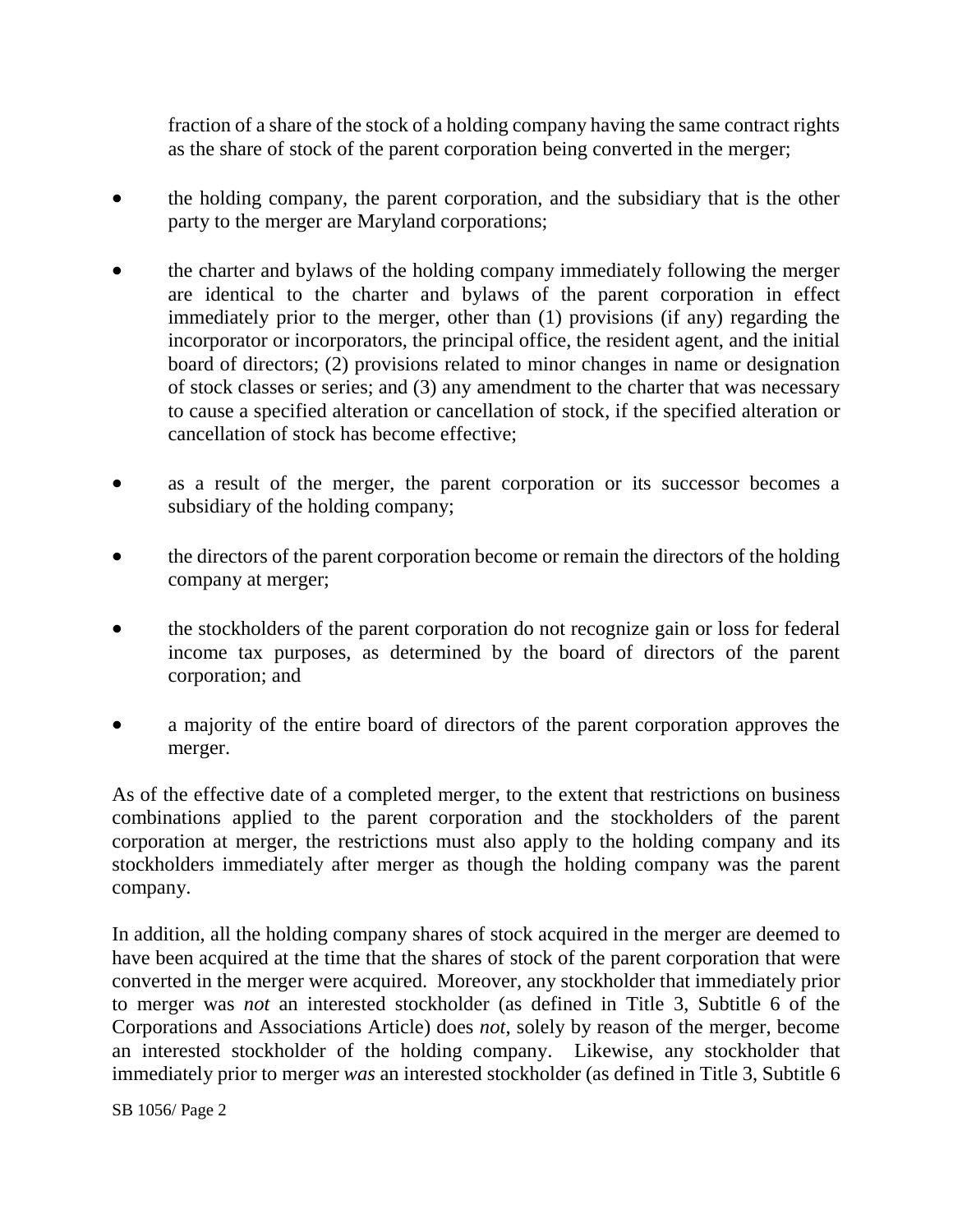of the Corporations and Associations Article) *remains* an interested stockholder of the holding company.

In addition, as of the effective date of a merger:

- to the extent that, at merger, any approval by the stockholders of the parent corporation (that is governed by specified voting rights and shareholder approval provisions) applied to the parent corporation and any of its control shares, the same approval provisions apply to the holding company and any of its control shares immediately after the merger as if the holding company were the parent corporation;
- to the extent that, at merger, the board of directors of the parent corporation had elected by resolution to be subject or not subject to (wholly or partly) any or all provisions related to unsolicited takeovers as specified in Title 3, Subtitle 8 of the Corporations and Associations Article, the same election applies to the holding company immediately after the merger as if the holding company were the parent corporation;
- if the corporate name of the holding company immediately following the merger is the same as the corporate name of the parent corporation immediately prior to the merger, the holding company share of stock into which the parent corporation shares of stock are converted in the merger may continue to be represented by the stock certificates that previously represented the parent corporation shares of stock; and
- to the extent that a stockholder of the parent corporation, immediately prior to the merger, had standing to institute or maintain derivative litigation on behalf of the parent corporation, that stockholder continues to have standing to institute or maintain derivative litigation on behalf of the holding company.

Finally, the bill specifies that a merger of a parent real estate investment trust with or into a single subsidiary real estate investment trust may be approved in the manner specified under the bill (if the merger otherwise conforms to statutory requirements).

**Current Law:** A Maryland corporation having capital stock may:

- consolidate with one or more other Maryland or foreign corporations having capital stock to form a new consolidated corporation;
- merge into another Maryland or foreign corporation having capital stock, or have one or more such corporations merged into it;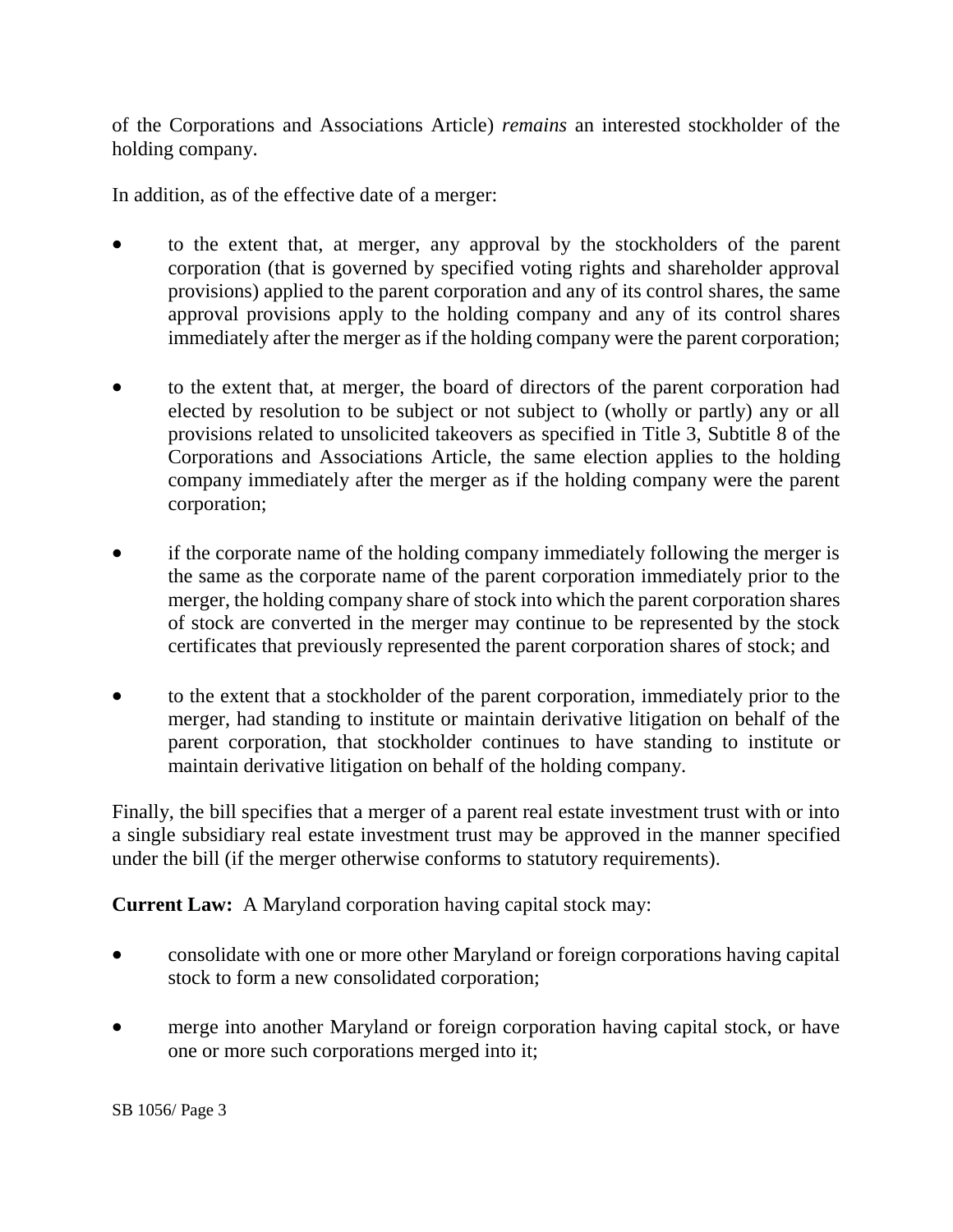- merge into a domestic or foreign business trust having transferrable units of beneficial interest, or have one or more such business trusts merge into it;
- merge into a domestic or foreign limited partnership, or have one or more domestic or foreign limited partnerships merged into it;
- merge into a domestic or foreign limited liability company, or have one or more domestic or foreign limited liability companies merged into it;
- merge into a domestic or foreign partnership, or have one or more domestic or foreign partnerships merged into it;
- participate in a share exchange either (1) as the successor or (2) as the corporation that is the subject of the stock acquisition; or
- transfer its assets.

Restrictions or limitations imposed on a corporation by law, charter provision, or that are contained in franchise agreements, as specified, continue.

Except as otherwise specified, the board of directors of each corporation proposing to consolidate, merge, transfer its assets, or have its stock acquired in a share exchange must (1) adopt a resolution which declares that the proposed transaction is advisable, as specified, and (2) direct that the proposed transaction be submitted for consideration at either an annual or a special meeting of the stockholders.

State law requires that notice of the meeting be given by each corporation and state that a purpose of the meeting will be to act on the proposed consolidation, merger, share exchange, or transfer of assets. The notice must be given to (1) each of its stockholders entitled to vote on the proposed transaction and (2) each of its stockholders not entitled to vote on the proposed transaction (except the stockholders of a successor in a merger if the merger does not alter the contract rights of their stock as expressly set forth in the charter).

An agreement of consolidation, merger, share exchange, or transfer of assets may require submission to the stockholders, even if the board of directors determines – at any time *after* having declared the advisability of the proposed transaction – that the proposed transaction is no longer advisable and either makes no recommendation to the stockholders or recommends that the stockholders reject the proposed transaction.